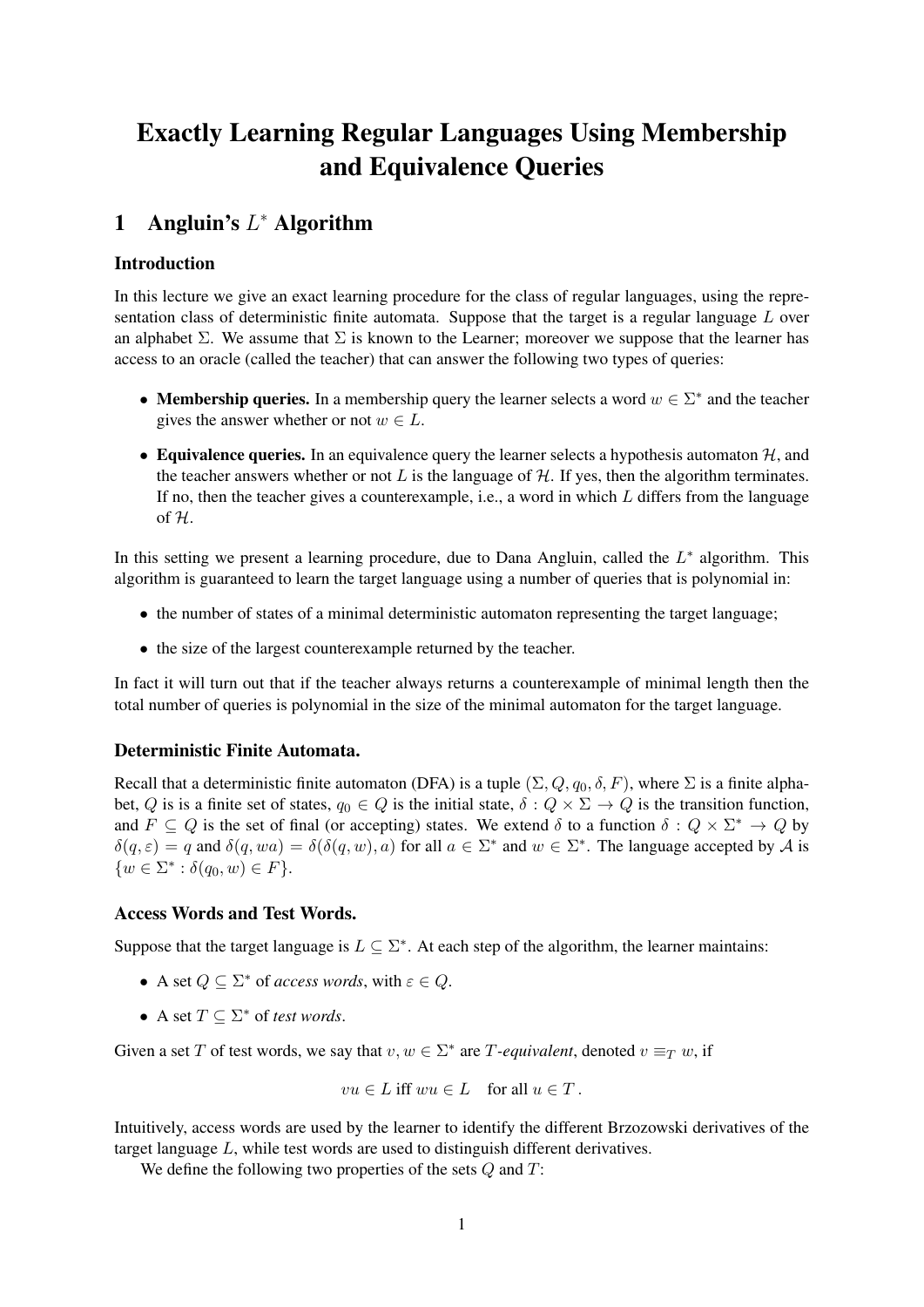- Separability: no two distinct words in  $Q$  are  $T$ -equivalent.
- Closedness: for every  $q \in Q$  and  $a \in \Sigma$ , there is some  $q' \in Q$  such that  $qa \equiv_T q'$ .

If  $(Q, T)$  is separable and closed then we can define a *hypothesis automaton*  $H$  as follows. The set of states of H is Q, with the empty word  $\varepsilon$  being the initial state. When H is in state  $q \in Q$  and reads a letter  $a \in \Sigma$ , then it makes a transition to the unique state  $q' \in Q$  such that  $qa \equiv_T q'$ . (Such a state exists by closedness and is unique by separability.) The accepting states of H are those  $q \in Q$  that lie in the target language L.

The learning procedure is based on the following three propositions:

**Proposition 1.** *If*  $(Q, T)$  *is separable then*  $|Q|$  *is at most the number of states of a minimal DFA for L.* 

*Proof.* Let A be a DFA for the language L and denote by  $q_0$  and  $\delta$  the initial state and transition function of A. Clearly, any two words  $u, v \in \Sigma^*$  are T-equivalent if  $\delta(q_0, u) = \delta(q_0, v)$ , i.e., A ends in the same state after reading u and v respectively. But then separability of Q entails that  $|Q|$  is at most the number of states of A. П

Proposition 2. *If* (Q, T) *is separable but not closed, then using membership queries one can find*  $q \in \Sigma^* \setminus Q$  such that  $(Q \cup \{q\}, T)$  remains separable.

*Proof.* Since  $(Q, T)$  is not closed, there exists  $q \in Q$  and  $a \in \Sigma$  are such that qa is not T-equivalent to any  $q' \in Q$ . Using membership queries we can find such a q and a. We then add qa to Q. This maintains separability by construction.  $\Box$ 

Proposition 3. *Suppose that* (Q, T) *is separable and closed and let* H *be the hypothesis automaton. Given a counterexample*  $w = w_1 \ldots w_n$  *to*  $H$ *, using*  $\log |w|$  *membership queries, one can find*  $q \in$  $\Sigma^* \setminus Q$  and  $t \in \Sigma^*$  such that  $(Q \cup \{q\}, T \cup \{t\})$  is separable.

*Proof.* Let  $q_0 = \varepsilon$  be the initial state of H and  $\delta$  the transition function of H. For  $i = 1, \ldots, n$ , define  $q_i = \delta(q_0, w_1 \dots w_i)$  to be the state reached by H after reading the prefix  $w_1 \dots w_i$  of w.

Writing  $\chi_L$  for the characteristic function of the target language L, we say that state  $q_i$  is *correct* if  $\chi_L(q_iw_{i+1} \dots w_n) = \chi_L(w)$ . Note that correctness of  $q_i$  can be checked with a membership query. Now state  $q_0 = \varepsilon$  is obviously correct, while state  $q_n$  is not correct since w is a counterexample and hence  $\chi_L(q_n) \neq \chi_L(w)$  by definition of the set of accepting states of H. Thus, using binary search, one can find *i* such that  $q_{i-1}$  is correct and  $q_i$  is not correct, that is,

$$
\chi_L(q_{i-1}w_i\ldots w_n)\neq \chi_L(q_iw_{i+1}\ldots w_n).
$$

Now let  $Q' = Q \cup \{q_{i-1}w_i\}$  and  $T' = T \cup \{w_{i+1} \dots w_n\}$ . By definition of the transition function of H,  $q_i$  is the unique element of Q that is T-equivalent to  $q_{i-1}w_i$ . On the other hand, the test  $w_{i+1} \ldots w_n$ distinguishes  $q_i$  from  $q_{i-1}w_i$ . We conclude that  $q_{i-1}w_i \notin Q$  and that  $(Q', T')$  is separable.  $\Box$ 

#### The Algorithm

We are now ready to describe the algorithm. Throughout any execution  $(Q, T)$  remains separable but not necessarily closed.

- 1.  $Q := T := \{\varepsilon\}$
- 2. Repeatedly applying Proposition 2, enlarge  $Q$  such that  $(Q, T)$  separable and closed.
- 3. Compute the hypothesis automaton for  $(Q, T)$  and ask an equivalence query for it.
- 4. If the answer is yes, then the algorithm terminates with success.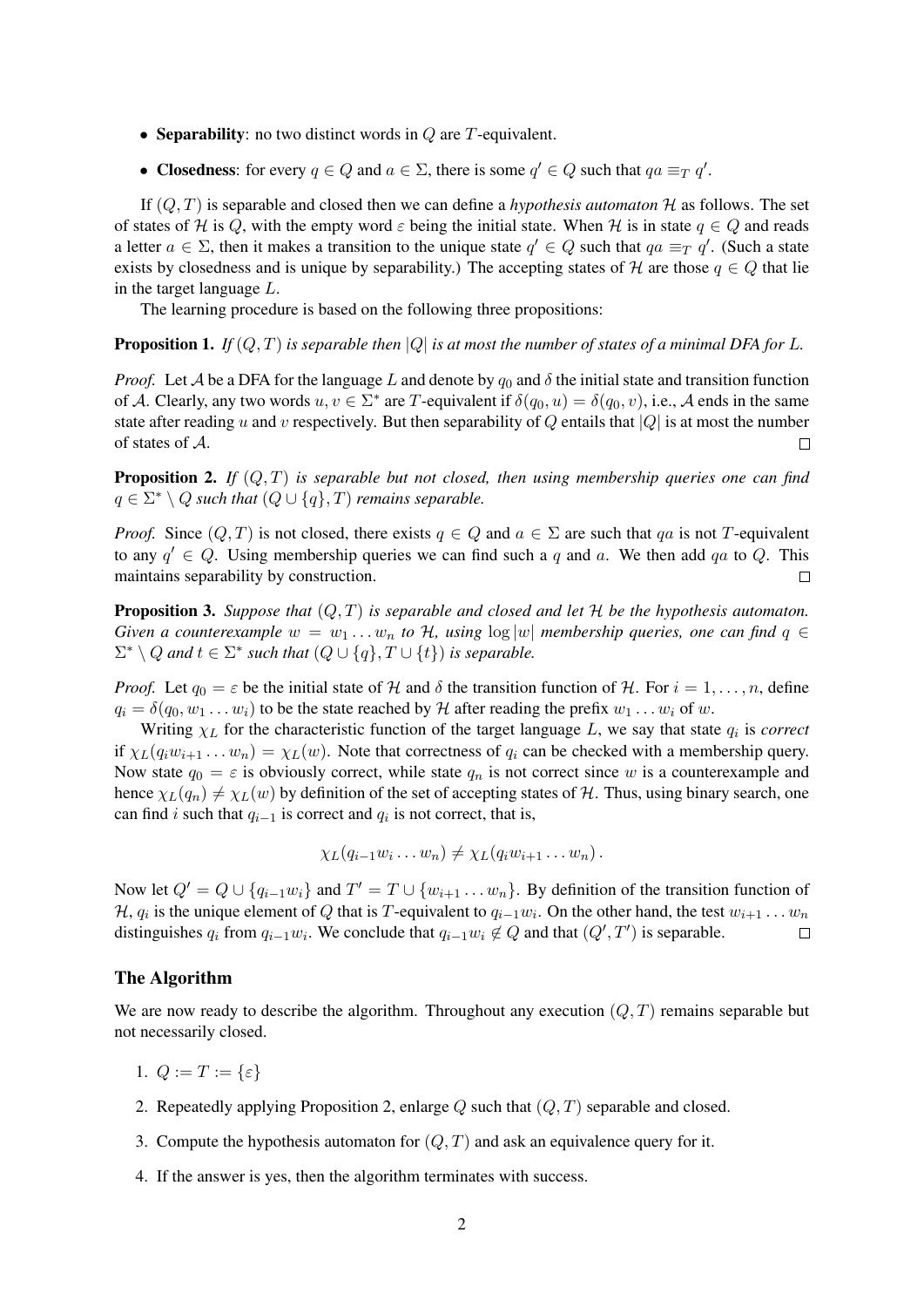- 5. If the answer is no, then apply Proposition 3 to properly expand  $\overline{O}$  and  $\overline{T}$  to obtain a separable pair  $(Q', T')$ .
- 6. Goto 2.

Theorem 1. *The representation class of deterministic finite automata is efficiently learnable using equivalence and membership queries.*

*Proof.* Consider a run of the  $L^*$  algorithm, given target language L over alphabet  $\Sigma$ . Let m be the number of states of a minimal automaton for  $L$  and let  $n$  be the length of the largest counterexample returned by the teacher.

From Proposition 1 we deduce that the number of equivalence queries is at most  $m$ , since each equivalence query leads us to expand Q with at least one element.

Associated with each equivalence query we have at most  $\log n$  membership queries (Proposition 3). Thus we make at most  $m \log n$  membership queries in Step 5 of the algorithm.

Each membership query in Step 2 of the algorithm is performed on a word of the form  $qt$  or  $qat$ , where  $q \in Q$ ,  $a \in \Sigma$ , and  $t \in T$ . Since  $|T| \leq |Q| = m$  on termination, the total number of such queries is at most  $(|Q| + |Q||\Sigma|)|T| \le m^2(1 + |\Sigma|)$ .

Thus we have an overall polynomial bound in n, m, and  $|\Sigma|$  on the number of queries. Given this, it is obvious that the running time is also polynomially bounded.  $\Box$ 

### 2 Examples and Applications

#### A Counting Language

Consider a run of Angluin's algorithm with target language

 $L = \{w \in \{a, b\}^* : \text{ the number of } b\text{'s in } w \text{ is congruent to } 3 \text{ modulo } 4\}.$ 

1. Initially we have  $Q = T = {\varepsilon}$ . Notice that  $(Q, T)$  is closed and separable. In particular, we have  $a \equiv_T \varepsilon$  and  $b \equiv_T \varepsilon$ . Thus we may construct a hypothesis automaton:



This automaton has an empty language. Suppose that the learner performs an equivalence query and receives counterexample bbb. Performing Step 5 of the algorithm, we expand  $Q$  and  $T$  to obtain  $Q = \{\varepsilon, b\}$  and  $T = \{\varepsilon, bb\}.$ 

2. Again,  $(Q, T)$  is closed and separable. Thus we may construct a hypothesis automaton:



Again this automaton has empty language. Suppose that the learner performs an equivalence query and receives counterexample bbb. Performing Step 5 of the algorithm we expand  $Q$  and  $T$ to obtain  $Q = \{\varepsilon, b, bb\}$  and  $T = \{\varepsilon, b, bb\}.$ 

3. Now  $(Q, T)$  is no longer closed, since  $bbb \neq_T \varepsilon$ , b, bb. Thus we update  $(Q, T)$  to  $Q = \{\varepsilon, b, bb, bbb\}$ and  $T = \{\varepsilon, b, bb\}.$